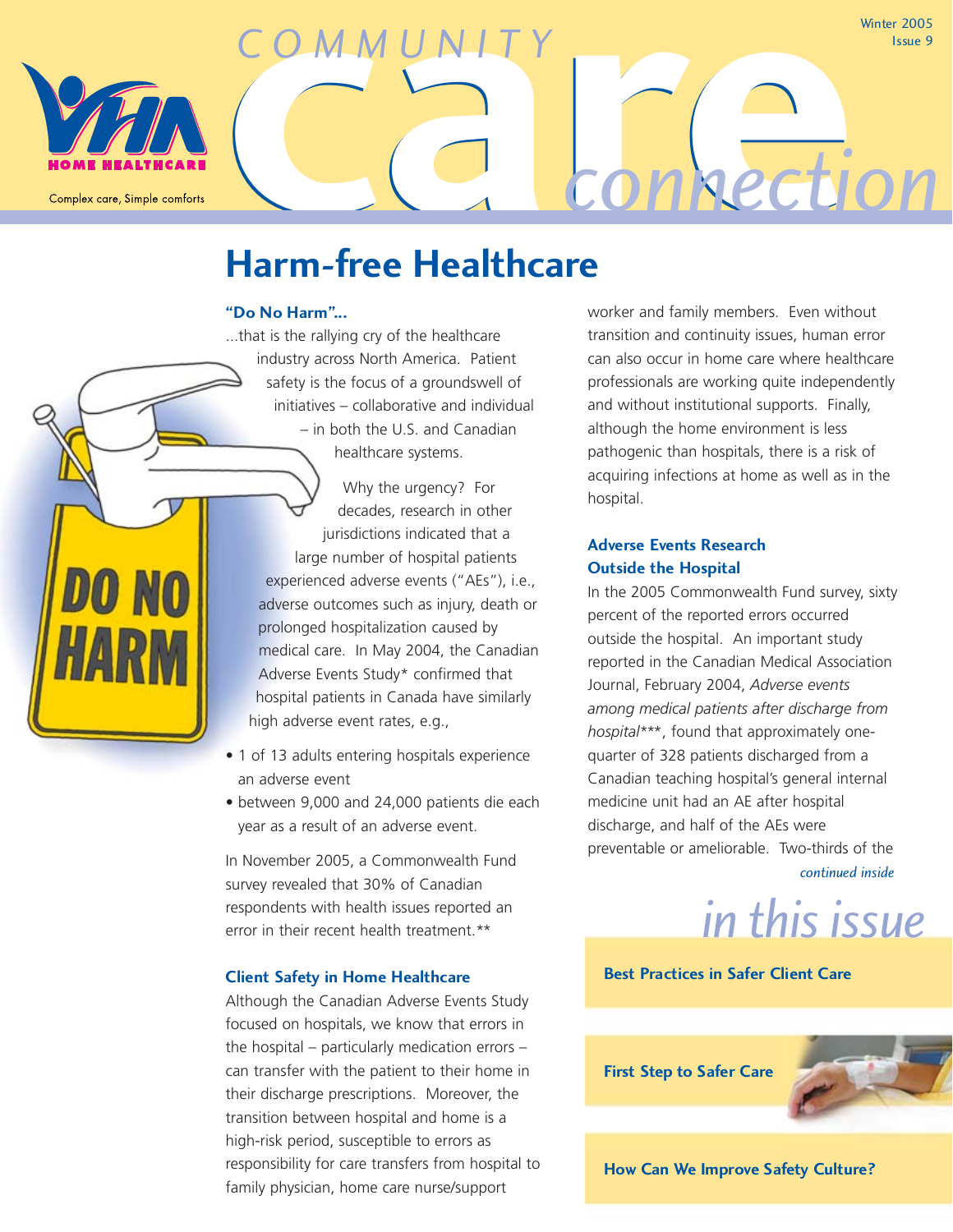## **Best Practices in Safer Client Care Best Practices in Safer Client Care**

### **CCHSA PATIENT SAFETY GOALS**

Create a culture of safety within the organization.

- Improve the effectiveness and coordination of communication among care/service providers and with the recipients of care/service across the continuum.
- Ensure the safe use of high risk medications.

Ensure the safe administration of parenteral medications.

Create a worklife and physical environment that supports the safe delivery of care/service.

Reduce the risk of health service organizationacquired infections, and their impact across the continuum of care/service.

wo national initiatives are promoting a set of practices among Canadian healthcare providers which, based on evidence and research, will increase patient/client safety in **The mean of the healthcare system.**<br> **The healthcare system.** 

In December 2004, the Canadian Council on Health Services Accreditation (CCHSA) issued a set of patient safety goals and required organizational practices (ROP's) in five key areas: culture, communication, medication use, workforce/worklife and infection control. See left sidebar. VHA is preparing for its third accreditation survey in 2006 and has a focused patient safety agenda to meet those standards.

The *Safer Healthcare Now!* **(SHN)** Campaign, launched in April 2005 across Canada, challenges healthcare providers at all levels to reduce the number of adverse events leading to patient injury or death. Modeled on a campaign in the U.S., **SHN** invites institutions/providers to adopt one or more of six suggested patient-safety interventions applicable to the healthcare services they provide. Five of the interventions are most applicable to hospitals and one, Medication Reconciliation, is relevant across the broader health sector. More than 132 healthcare organizations have signed on to the campaign. In consultation with the **SHN** Ontario node, the Quality Healthcare Network, VHA is currently investigating how the medication reconciliation protocols could be applied in the community sector.

Research studies and expert opinion support these initiatives. Below is a short list of references that assist in understanding the genesis and context of patient/client safety concerns and some of the proposed practices and solutions.

Baker, G. Ross and Norton, Peter G. et al. (May 2004) *The Canadian Adverse Events Study: the incidence of adverse events among hospital patients in Canada.* Canadian Medical Association Journal 170: 1678 - 1686. www.cmaj.ca

Marx, D. (2001, April 17). *Patient Safety and the Just Culture: A primer for health care executives.* New York: Trustees of Columbia University. Retrieved on December 3, 2005, from www.mers-tm.net/index.html

Morath, Julianne M. and Turnbull, Joanne E., (2005) *To Do No Harm.* San Francisco: Wiley & Sons Inc.

*Patient Safety Papers,* Healthcare Quarterly Special Issue, 2005. Retrieved November 2005 from www.longwoods.com. (includes articles on seamless care and medication reconciliation, patient safety culture, and more)

The Institute for Safe Medication Practices. www.ismp-canada.org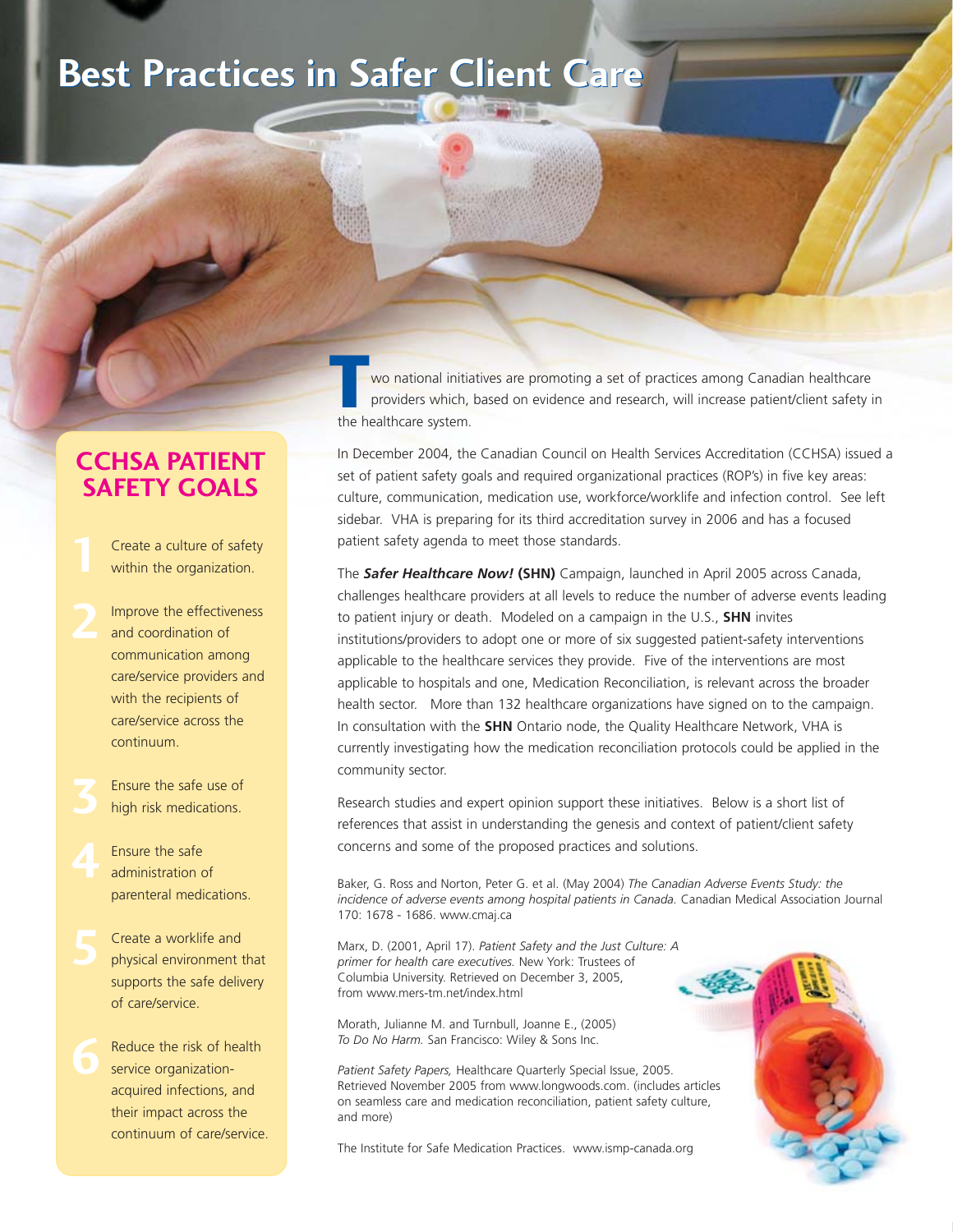## **First Step to Safer Care: Creating a Positive Client Safety Culture**

Client safety has been a core value at VHA since we began caring for the children of seriously ill mothers in 1925. Over time, VHA has professionalized its services, adding nursing to its continuum of care and adopting "better" and "best" practices relevant to personal support and nursing.

Best practices related to client safety are represented by the new CCHSA goals (see sidebar previous page). Based on an extensive literature review and expert consultation, CCHSA determined that the initial goal had to be creating a safety culture in each healthcare organization.

### **What is a good client safety culture?**

Obviously, it's a culture where the focus on client safety is explicit and organization-wide. Leadership/management commitment is crucial. Client safety must be a strategic goal and supported with orientation, training, supervision and clinical leadership throughout the organization.

However, the focus on client safety cannot translate into blaming and discipline for those who make errors or accidentally harm clients. It may seem counterintuitive but having a blameless safety system, which encourages reporting of all accidents, errors and near-misses has proven to offer the best protection to clients. Why? Because then staff are not afraid to report near-misses, accidents/errors; more near-misses/accidents/errors are reported; anonymous information can be shared so everyone learns from the report and systemic/process problems can be corrected and/or improved.

### **What do we know about the safety culture within Canadian healthcare organizations?**

CCHSA invited healthcare organizations to get baseline data about their safety culture through an employee survey entitled Patient Safety Climate in Healthcare Organizations developed at Stanford University.

Thirty healthcare organizations encouraged their staff to respond to the anonymous survey. Almost 5,000 healthcare workers participated in the survey. CCHSA describes the overall results as follows:

"Results of this survey show that organizations are paying attention to having patient safety as part of their organizational culture. Organizations are teaching patient safety procedures and goals to new employees within their first six months of work. Many staff feel reassured within their organizations. For example, most respondents indicated that if they make a mistake, they do not need to try to hide it. They also feel that they will not suffer negative consequences if they report a patient safety problem. The majority of staff also feel that patient safety decisionmaking is being made by the most qualified people to do so."

The overall results of this survey indicate that adequate patient safety culture exists, but also show that there is room for improvement. There is a general feeling that there is a lack of adequate resources dedicated to patient safety. Participants also feel that senior management is not aware of the kinds of risks that are associated with patient care. There is minimal effort given to recognizing safety through achievement rewards and incentives. There is also concern that doctors and nurses have the potential to hide serious mistakes."

### **VHA's Client Safety Culture**

VHA is one of the 30 healthcare organizations across Canada that chose to participate in the survey. Results revealed that VHA has a positive safety culture. We scored above the Canadian norm on 30 of the 38 survey items. Among other things, our staff believe that they have adequate resources to provide safe care; that senior management is aware of safety risks to clients and provides a climate that promotes client safety; that VHA manages risks to clients well; that reporting a client safety problem will not result in negative repercussions for the person reporting it.

Opportunities for improvement have been identified based on the survey results. Those opportunities are primarily in the area of recognizing or rewarding staff for good client safety practices, teamwork and team learning about safety (since our personal support workers and nurses work independently in the field there is less opportunity to learn from each other, including from the mistakes of other staff).

#### **What is VHA doing now?**

VHA has made client safety a strategic priority. We are reviewing our orientation and training programs with respect to client safety. For recognition of good client safety practice and for team learning about safety practices, VHA is reviewing its employee recognition program and the literature in the field to find creative ways of supporting employees in safe client care processes. After our safety priority and improvement initiatives have been in effect for approximately two years, VHA will resurvey our staff to assess the impacts on our client safety culture.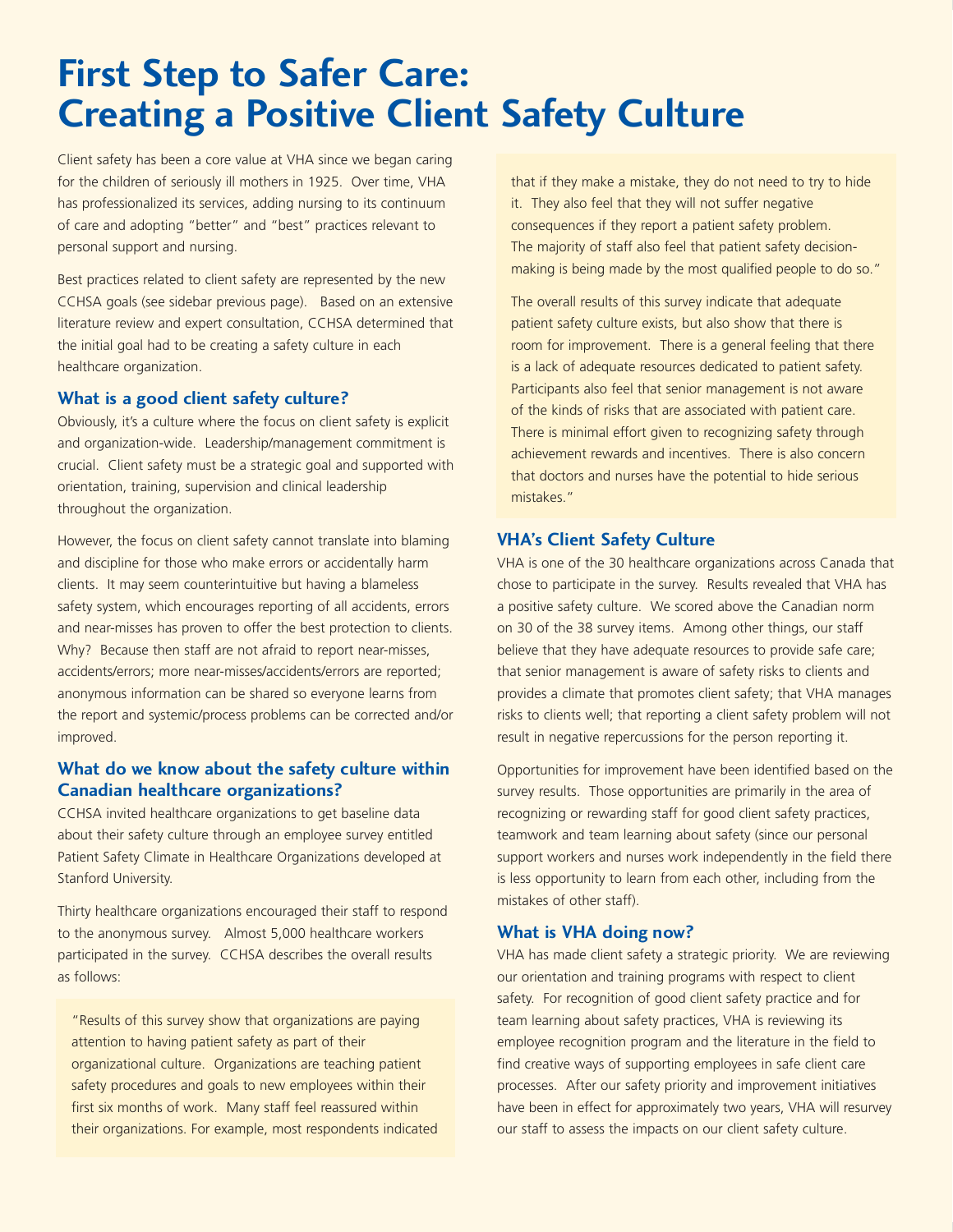## **How Can We Improve Safety Culture?**

Two relevant studies give us some ideas...

### **Training**

Ginsburg et al. (2005) evaluated the effectiveness of training for improving patient safety culture. They surveyed 338 nurses in clinical leadership roles in two different hospitals. The sample consisted of nurses who voluntarily attended two patient safety workshops (study group) and those who did not attend the workshops (control group). The training included presentations on the rate of adverse events in healthcare, theoretical models of human error, how to learn from errors, teamwork and safety leadership. Both groups were resurveyed 10 months later to assess the impact of the training intervention. There was a significant improvement in safety culture perceptions among nurses who received the training, while there was no improvement in control group perceptions. Training interventions offer a relatively cost-effective way to improve patient safety culture. Ginsburg, L., Norton, P. G., Casebeer, A. & Lewis, S. (2005). An educational intervention to enhance nurse leaders' perceptions of patient safety culture. Health Services Research 40 (4), 997-1020.



### **Leadership Commitment**

Mearns et al. (2000) benchmarked safety culture survey results among nine offshore oil installations in the UK to assess the impact of benchmarking on safety culture. Staff completed surveys assessing the safety culture on the nine installations. The survey measured six dimensions of safety culture (e.g., management commitment to safety). Each participating installation received their own survey results and comparisons to the results of other participating installations. Installations were expected to use these results to implement change in order to improve their culture. One year later, the nine installations were resurveyed. Installations varied in the degree of improvement. One installation did not improve on any of the six factors, while another installation improved on all six factors. The installation with the greatest improvement increased levels of employee involvement in health and safety, took action to demonstrate management commitment and improved health promotion. The authors concluded that benchmarking assists safety culture improvement by identifying areas for improvement but management commitment to safety and action on the improvement opportunities identified is necessary to create a stronger safety culture. Mearns, K., Whitaker, S., Flin, R., Gordon, R. and O'Connor, P. (2000). Factoring the Human into Safety: Translating Research into Practice. Vol.1 - Benchmarking Human and Organisational Factors in Offshore Safety. OTO 2000 061. Sudbury: HSE Books.



### *continued from page 1*

AEs caused only symptoms, but 12% led to an emergency department visit, 17% led to a hospital readmission, and 3% resulted in death. The authors also note that in many of the earlier studies on hospital AE rates conducted in other countries, a significant percentage of the AEs occurred post-discharge.

### **Research Needed into Adverse Events in Home Care**

Research is needed on the incidence and causes of AEs for chronic care clients in home care settings. Where clients have not been recently discharged from hospital, what is the rate of adverse events? How well are community health teams communicating? Are there errors related to interpretation of doctors' orders by informal and formal community health care providers?

Healthcare system improvement requires research to inform our patient safety efforts. Cross-system collaborative research should be encouraged in order to determine the best and most effective communication and continuity practices among the healthcare system organizations.

- \* Baker, G. R. and Norton, P., et al. (May 2004) *The Canadian Adverse Events Study: the incidence of adverse events among hospital patients in Canada.* Canadian Medical Association Journal 170: 1678 - 1686. www.cmaj.ca; *The Canadian Adverse Events Study and Medication Safety,* Hospital News, July 2004, www.ismp-canada.org.
- \*\* Schoen, C. et al., *Taking the Pulse of Health Care Systems: Experiences of Patients with Health Problems in Six Countries*, Health Affairs Web Exclusive (November 3, 2005)
- \*\*\* Authored by Forster, A., Clark, D., Menard, A., Dupuis, N., Chernish, R., Chandok, N., Khan, A. and Van Walraven, C.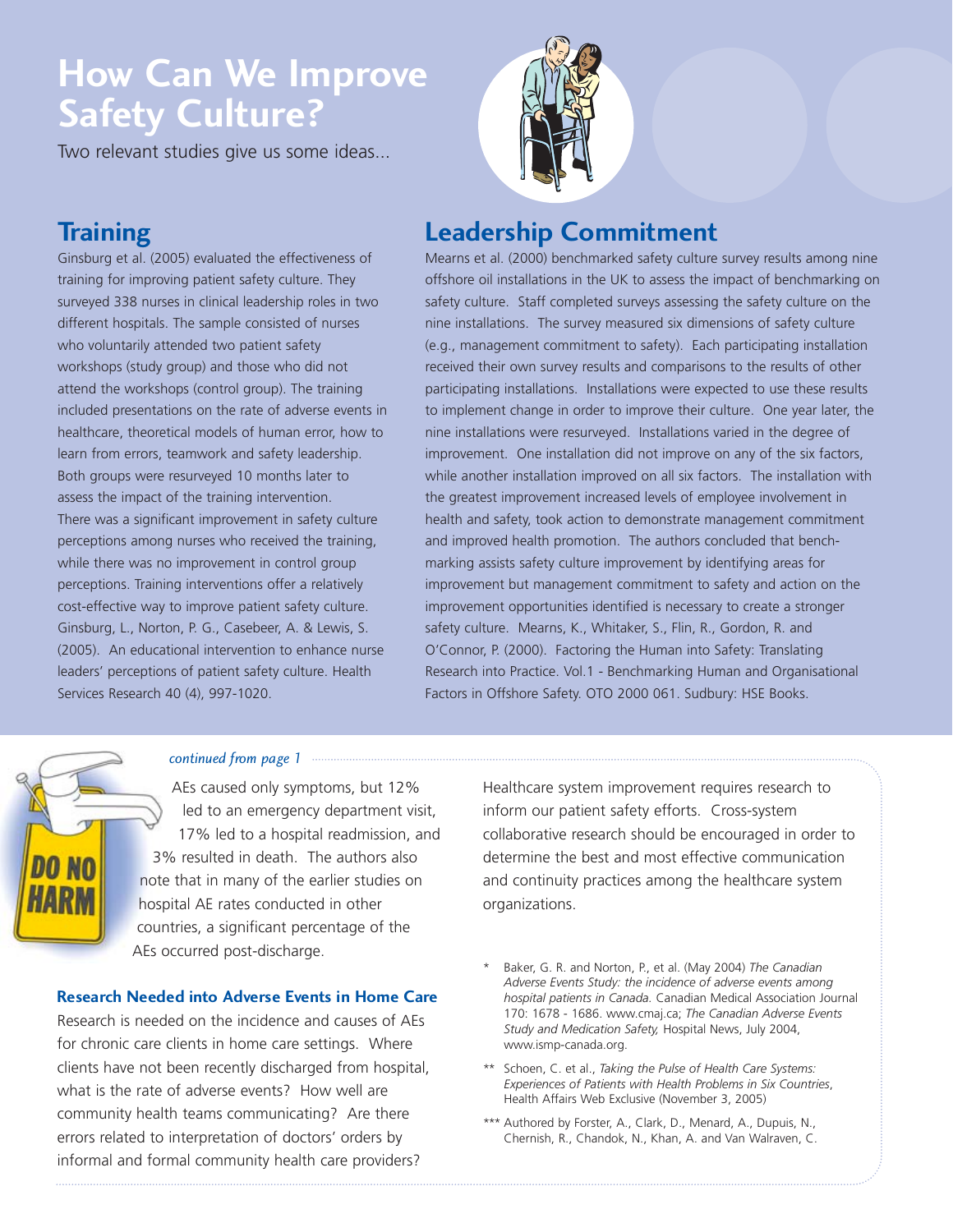# **Nominations now being accepted for the 2006 heroes in the home awards**

eroes in the Home are those family members and friends who compassionately provide most of the **Example 10** eroes in the Home are those family members and friends who compassionately provide most of the in-home care for their loved ones suffering from illness or disability. VHA Home HealthCare recognized two such heroes, Jean Woodward and Brenda Abraham, in 2005. Read their compelling stories in Community Care Connection Issue 8 at www.vha.ca.



2005 Hero in the Home, Darlene Abraham (right) with her personal support worker, Zdenka Hubschova (centre) and Darlene's son Tyler (left).

In spring 2006, VHA will again award \$500 to each of two nonprofessional caregivers who exemplify the compassion and sacrifice demonstrated by the many families and friends who are providing daily care for their loved ones.



Nominations are welcome until May 1, 2006 for the

2005 Hero in the Home, Jean Woodward

2006 awards. Caregivers must reside in Ontario. To nominate a caregiver you know, please see our website at www.vha.ca and click on Heroes in the Home on VHA's home page, or send your nomination to Joy Klopp (jklopp@vha.ca) or at VHA's 170 Merton Street office. For more information, call Joy at (416) 482-8782.

## **We welcome your support**

### **MEMBERSHIP**

VHA welcomes new members. Consistent with our notfor-profit tradition and to help us be the best we can be, we encourage members of the communities we serve to participate in VHA's governance. VHA members are entitled to vote at our Annual General Meeting and are provided with ongoing information about our operations and developing issues in the field of in-home services in Ontario. VHA members may also decide to become more

### **DONATION**

Charitable donations to VHA Home HealthCare will make a meaningful difference in the lives of people in need of care and support in your community. Donations are welcome at anytime and can be mailed, made by phone (credit card contribution) and or in person at our 170 Merton Street office. You may also want to consider making a "tribute gift" in honour of a loved one or special friend.

To our 2005 donors, our sincere thanks for your generosity.

involved by participating in the work of our Board and/or its committees. There is nominal membership fee of \$25.00 (which can be waived in special circumstances).

For more information we invite you to contact Patricia Triantafilou at (416) 482-4617 or patricia@vha.ca